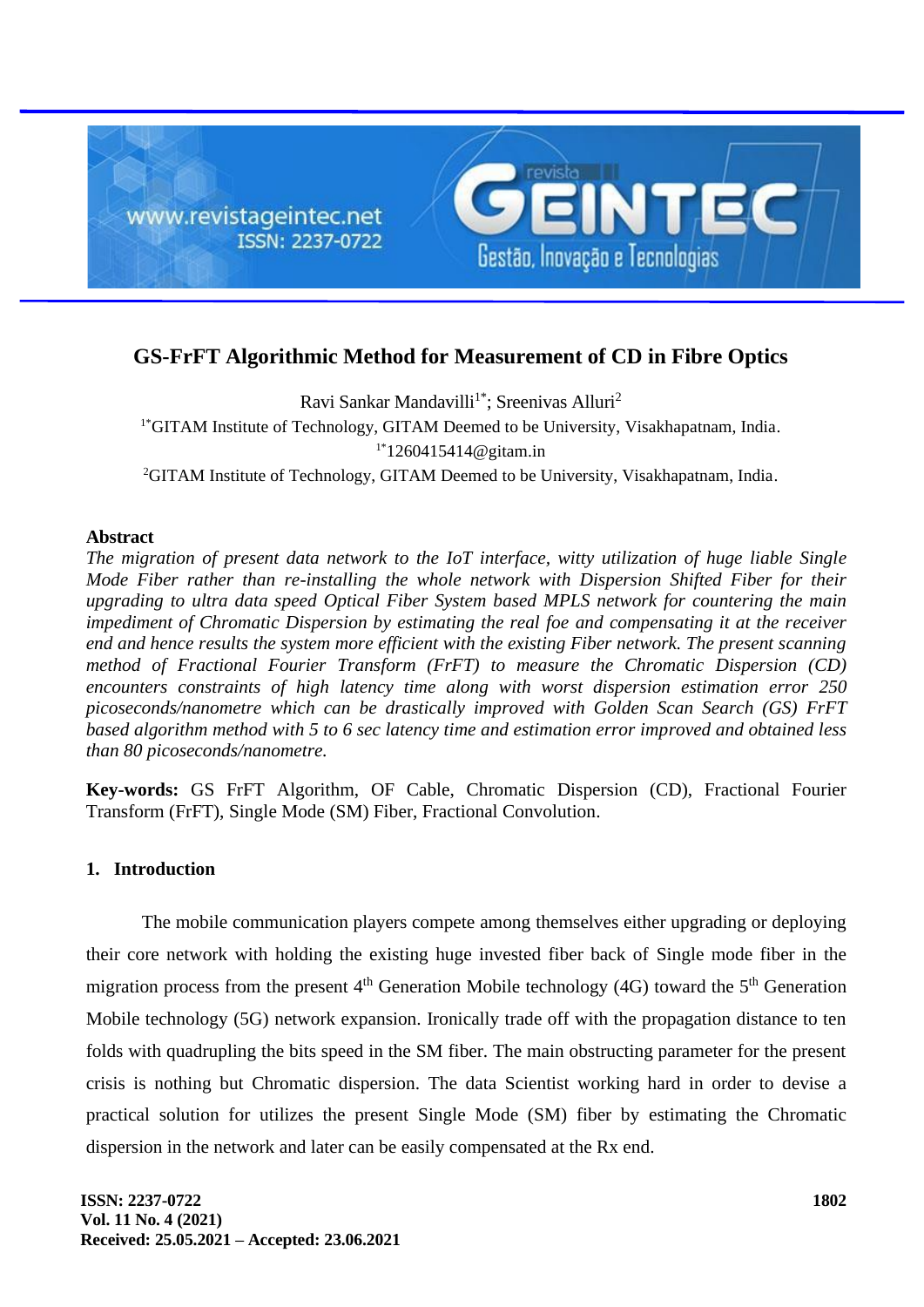Fractional Fourier transform method to estimate the CD is the novel technique as this utilizes the technique to measure the total CD in the transmission media with adopting the scanning the optimum order with the MPLS or internet nature the transmission path and volatile nature of the optical transmission path. Hence the transmission lines path cannot be predicted. So we need a method to estimate the dispersion in the optical fiber independent of the transmission path. The estimation method should be free from the modulation technique the optical transmission path involve.

We have improved the method using the algorithm of GSS technique with drastically improved the plight time to obtain the optimum order and also measure accurate accumulated CD. [4].

Our research article paper organized in the following sections: The literature review article with the research work presented the recent methods related to the FrFT based CD estimation method explained in section II to find the research gaps in the existing models. The problem identification and solution has been stated in the next section. The proposed model is delineated in the section IV. The results and discussion of the article procedure of the present Scanning method and our algorithm based method is enumerated in the section V. Finally, the article conclusion part given in the section VI.

## **2. Literature Survey**

Huibin Zhou [23] [7] proposed a model FrFT based order scanning CD measurement technique in OF Cables and Systems. The reference method utilized finding of the optimum order with maximum likely hood of the availability based on the FrFT, Fractional convolution and power transformation methods. This method can be known as the scanning of order for getting the optimum order.

Aiying Yang, Xiang Liu [9] has proposed another model based FrFT method for measuring chromatic dispersion which is statistical method which used the Parseval's theorem to determine the optimum order upon making the FrFT on the received signal and calculating the power signal then making the chirp term to null hence finding the optimum order corresponding angle. But this method is hard to determine as involved the statistical methods.

Olcay Akay [21] [25] has given a solution to determine the optimum order based correlation method utilizing Fr Convolution method for demodulation of LFM Signals who had also utilized the Digital computation of FrFT algorithm proposed by Ozaktas and Kutay [22]. He devised two models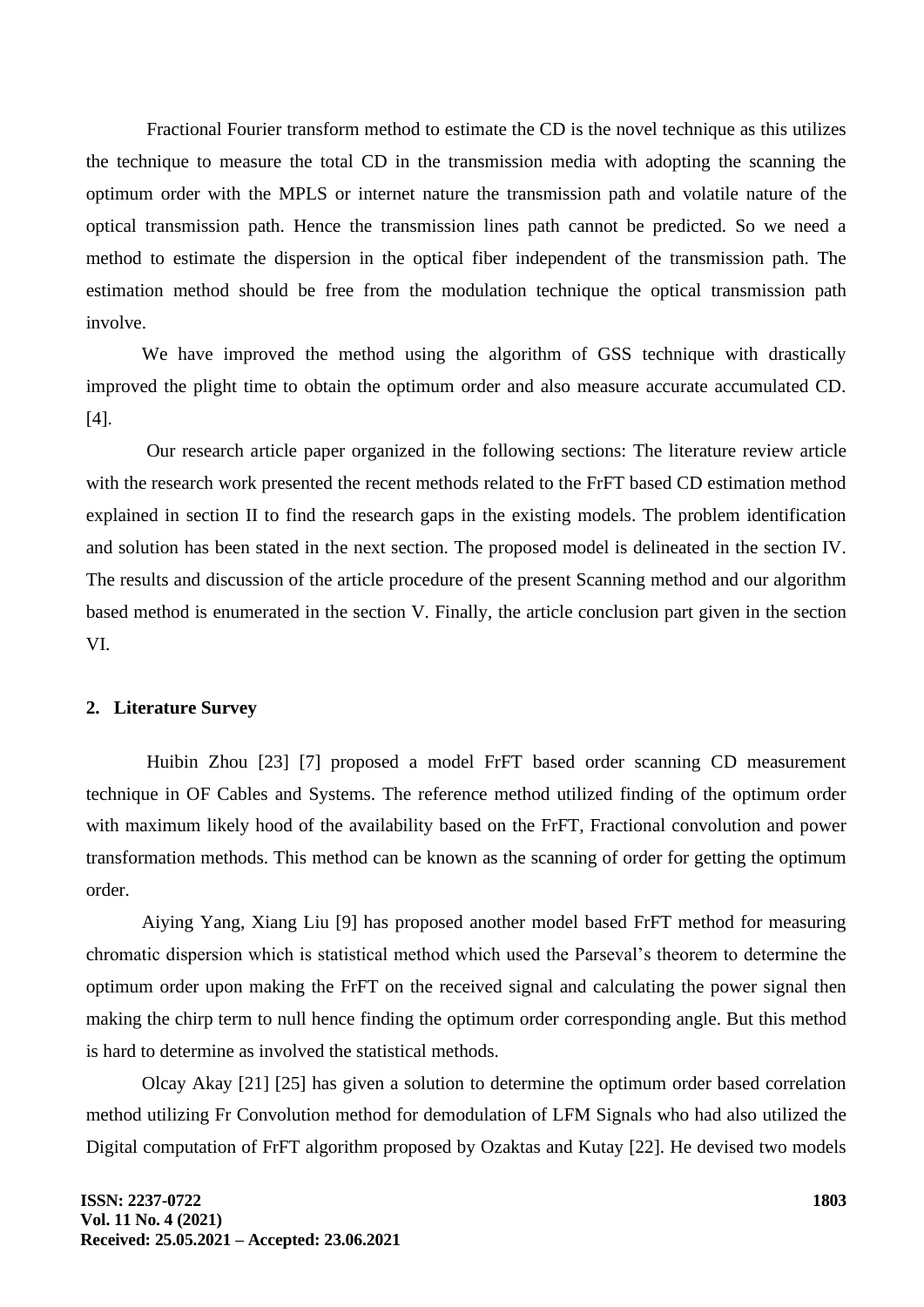for the derivation of chirp parameter involved demodulation of the Frequency or Phase Modulation techniques. This can be utilized for getting the chirp parameter only in the range of -0.7 to 0.7,beyond this range the model cannot find the solution.

Adhemar Bultheel [18] has given a model for understanding of the Fr. FT then translated the formula helped to further develop an algorithm proposed by Ozaktas who taken the Ambiguty function as input to the FrFT for calculation of the total CD in the System for determining the optimum order and also have constraint with the optimum order range.

R. A. Soriano find a solution for determining the measurement of CD Optical Fiber System based on Polarization-diverse coherent demodulation and used tapered filter. Qi Sui and Alan Pak Tao also proposed a model for estimation of peak based on Power Tranform backed with Fractional correlation in Optical Fiber Systems to determine the accumulated CD. This model developed the estimation method based on filter mechanism. This method works excellently when the transmission optical distance is fixed and CD is small but in the present scenario involves the MPLS nature and transmission path is large and unpredictable and also involves the resilient packet rings and optical systems for the best path search method.

#### **3. Problem Identification**

Measurement of chromatic Dispersion for determining the LFM parameter based on measuring the chirp of CD in Time Frequency region using the existing statistical method, TD/ frequency domain for calculating the optimum order. The chirp caused by CD is identified and the corresponding CD is depends on the precision of measurement well compromised with considering more number of orders with increasing the precision of scanning variable of fractional Fourier Transform. Hence requires involves more time constraints and also involves less degree of the precision of the optimum order. This model requires nearly 57 sec for determining the scanning of optimum order and accuracy of 0.8 % and of the accumulated CD and worst estimation error may be around 250 ps/nm.

The reference CD estimation method based on the Finding the optimum orders and scanning range. In contrast, we have proposed a model which satisfies the accuracy of estimation of CD improvement along with presenting the optimum order with the algorithm GSS (Golden Search Selection) Fr FT. In this method select a range of orders then determine the optimum order using FrFT corresponding to the order of the min max of the range. Then based on the magnitude of TF output iteration repeats and at last we can arrived the optimum order. Our work drastically reduces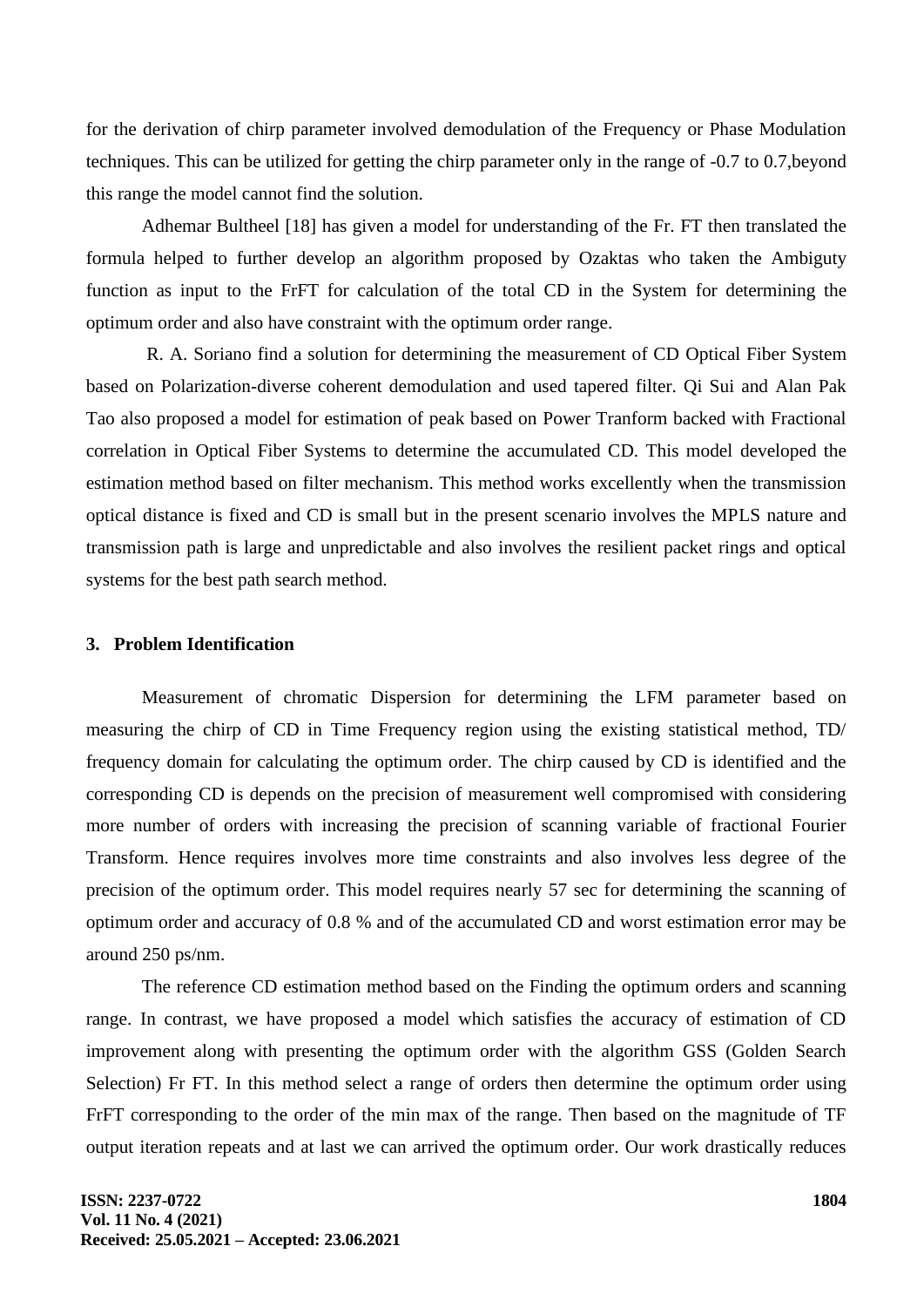the iteration time to nearly 5 sec for determining the scanning of optimum order and accuracy of 0.5 % and worst estimation error down to less than 80 ps/nm.

#### **4. Operation Principle**

Fractional Fourier Transform can be a superset of all the transform, including Fourier transformation and that of STFT. Regarding Figure 1, which is of Time-Frequency plane and the original chirp signal can be transformed and fit in the TF plane and results in an acute clockwise rotation with the with time plane at an angle α and with this instinct, we can calculate the optimum order a can be represented with  $2\alpha/\pi$  [2]. This Transformed signal can be designated as [1]

The time-frequency plane t and w and the newly transformed with angle  $\alpha$  will be u and v as shown in Fig 1 concerning the Weiner Domain. FrFT is the most generalized transform, and all others can be special cases and can say is the mother of all transforms. The anti clock wise movement with the transformed horizontal axis in accordance to the exclusive plane of transformed vertical plane can be expressed as the LFM rotation angle with  $\alpha$  which can be translated to the order which can be expressed the transformed chirp signal and the rotation angle can make equal to  $2\alpha/\pi$  [1].

The transformed signal can be expressed as and can be expressed as [1].

Fractional Fourier Transform dual is

$$
F\alpha(u) = \int_{-\infty}^{\infty} f(t) K\alpha(t, u) dt
$$
  

$$
F(t) = \int_{-\infty}^{\infty} F(u) K\alpha(t, u) du
$$
 (1)

The main core of the equation  $K(t, u) =$ 

$$
\begin{cases}\n\sqrt{((1 - j \cot \alpha)/2\pi)} \exp(j \frac{(t2 + u2)}{2} \cot \alpha - \frac{j \tau u}{\sin \alpha}) \\
\qquad \qquad if \alpha \text{ is not a multiple of } \pi \\
\qquad \qquad \delta(t - u) \\
\qquad \qquad \delta(t + u) \\
\qquad \qquad \text{Here } a = 2\alpha/\pi\n\end{cases} (2)
$$

FrFT has multiple applications [1] in the field of Optical communication, Differential equations' solution, Radar communication, image signal processing and quantum mechanism.

LFM signal transformed with FrFT will be best fitted the FT domain with the angle  $\alpha$  which is normal to the new f plane rotated with v plane as shown in Fig 1 and all the energy concentrated to the single condensed portion in the Weiner domain with the corresponding transform which can be expressed with the LFM parameter as shown in (1).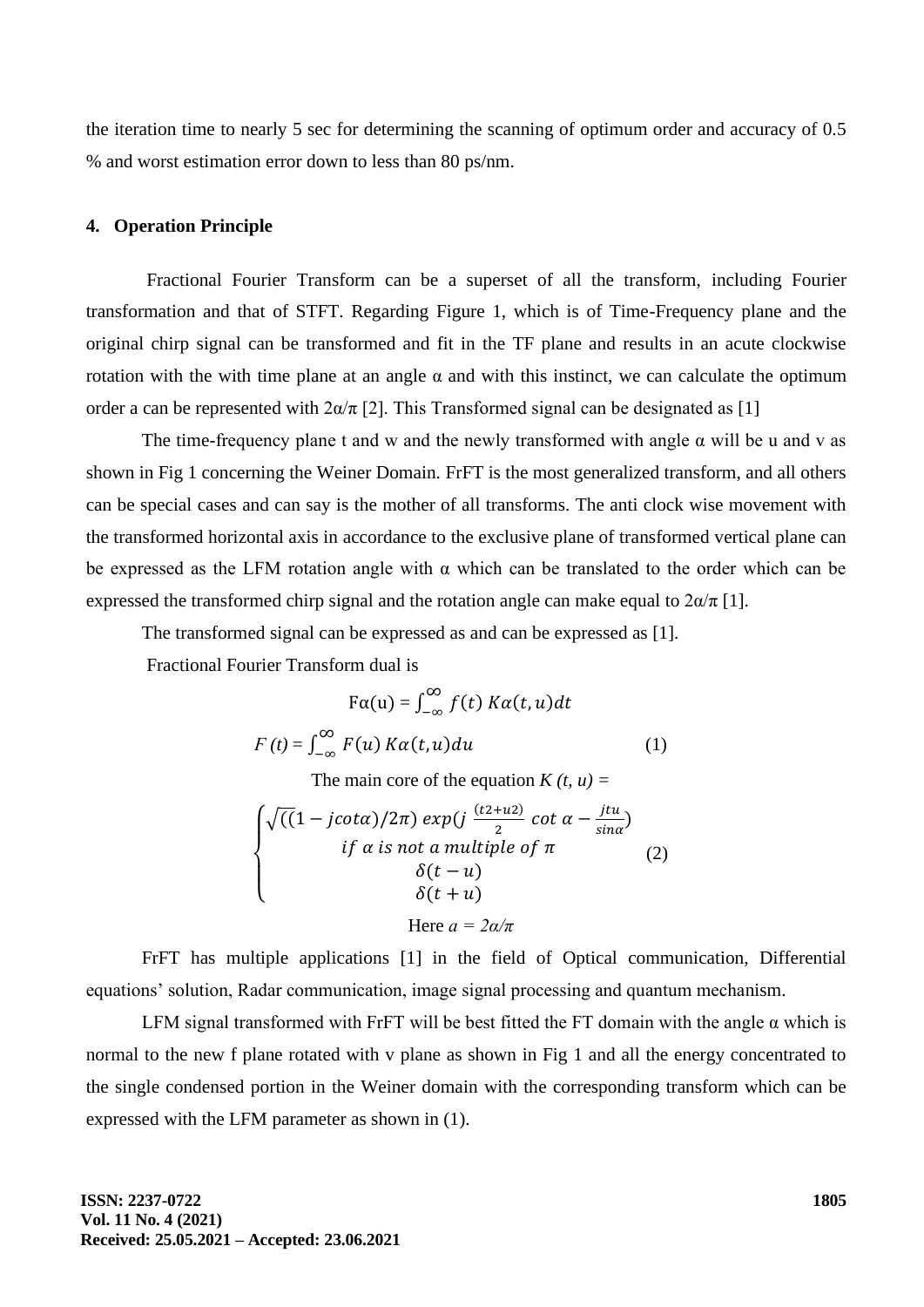Figure 1 - Chirp signal angle with FT plan with an angle  $\alpha$ 



We have performed a practical with reference to the algorithm as shown in Figure 2 with utilizing the Optisystem 13.0 and obtained data has been analyzed with MATLAB 19. Input variable LFM signal has been modulated with respect to the DF Laser and amplified with EDFA amplifier and sent to the SM Fiber as shown below block diagram. The modulated signal at the receiver end again amplified with EDFA and stimulated to the coherent demodulator and output is filtered for the signal. The coherent output signal will be input to the proposed algorithm as shown in Figure 4.





The sequence of binary samples block with 32768 samples input to the FrFT transform let the input signal can be Fractional Transformed as shown in (3).

$$
F_{\alpha} = X^{\alpha} f(t) \tag{3}
$$

The transformed signal is convolved to get the optimum order corresponding to the maximum concentrated power can be resolved with (4) as FFT transform can be replaced with FrFT.

$$
R_{\alpha}(a) = (F^{-1}\{ |F_{\alpha}(u)|^2 \}) (a) (4)
$$

for saving system resources with respect to Zhou model [7]. Scanning method can utilizes all the orders ranges [-4,4] and resolution also gives much difference in localization of the order for

**ISSN: 2237-0722 Vol. 11 No. 4 (2021) Received: 25.05.2021 – Accepted: 23.06.2021**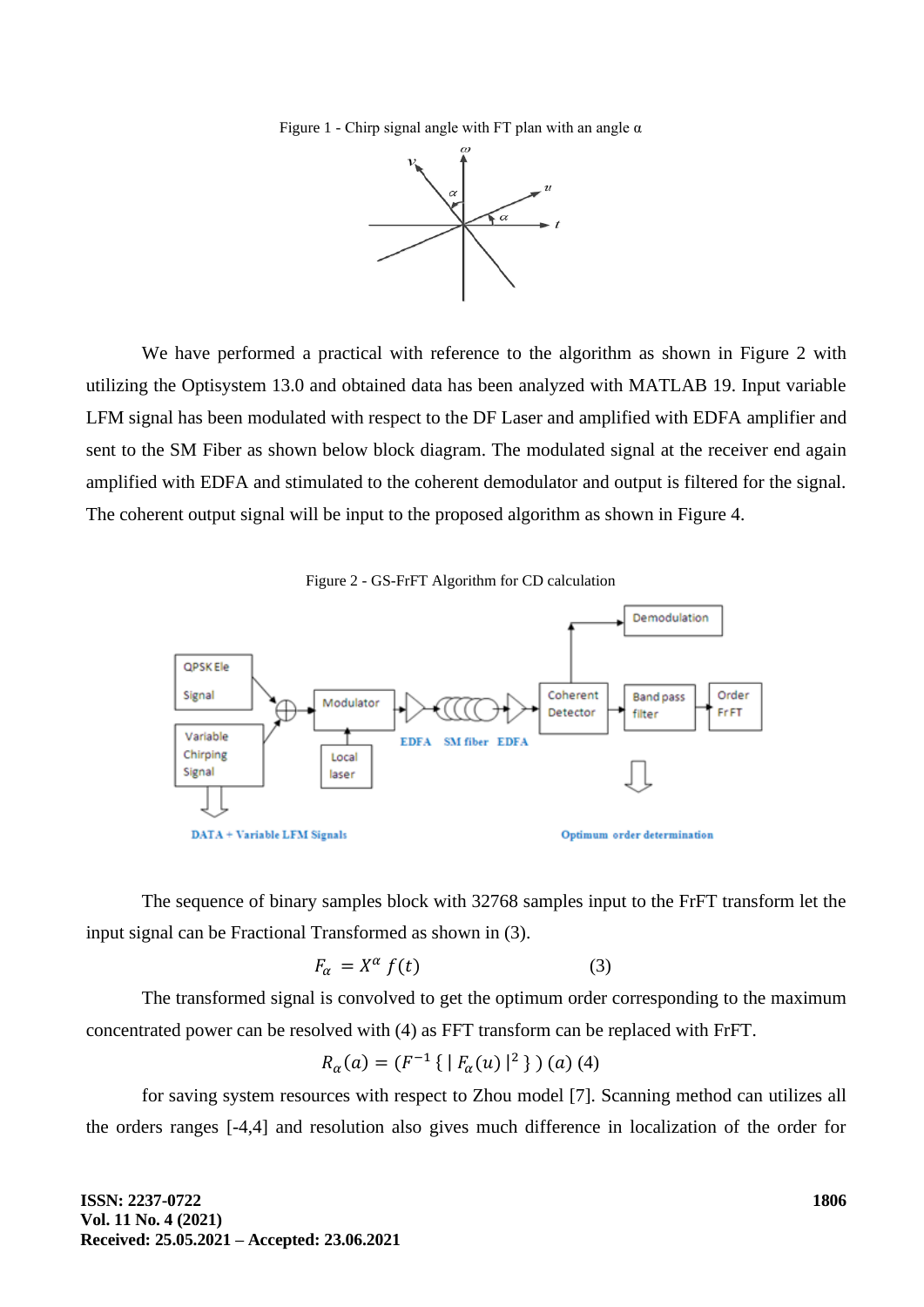maximum  $L(a)$  as (5) and the scanning time can be reduced in our model with utilizing the Golden Search Section Algorithm as shown in the Flow chart.

$$
L(a) = \int_{-\infty}^{\infty} | R_{\alpha}(a) |^2 da (5)
$$

With the inclusion of the algorithm in the Zhou model tremendously decreased the simulation as well as resolution of the order increased and hence the minimizes the error and very much reduces the simulation time.

Here Golden ration 5 is taken r value can be evaluated as 0.6180.As shown in GS flowchart as set the range [x, y] with min max orders and corresponding FrFT implemented and if  $F(a) < F(b)$ , then the existing range of orders is minimized with modified interval of  $(a : y]$  otherwise,  $F(a) > F(b)$ , then the revised range becomes [x; b). If  $F(a) = F(b)$  the new order can be between (a; b) because the orders a and b will be both sides of maxima the range is to be replaced as depicted in the flowchart revised order is picked hence the iteration can be reutilized.





So the new range is determined and the corresponding min and max fractional transform data is stored in the new F(a) and F(b) and if they are of equal then the optimum peak of the order is in between the order.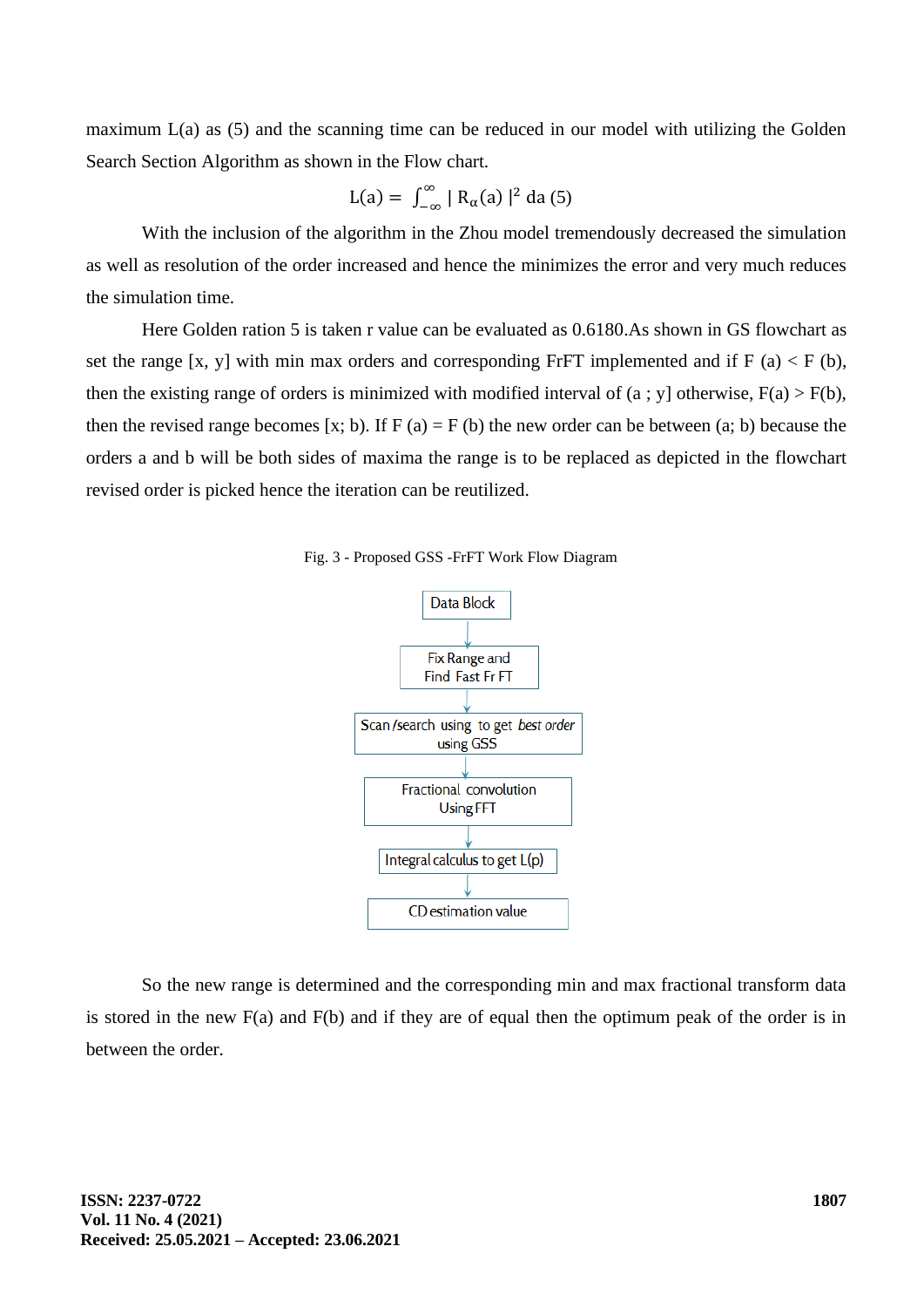### **Fr FT with GS Flowchart**

```
\alpha_1 \leftarrow \alpha_b - r \ (\alpha_b - \alpha_a),
 \alpha_2 \leftarrow \alpha_a + r \left( \alpha_b - \alpha_a \right),
 v_1 \leftarrow \max \{ |f_{\alpha_1} \{c(t)\}(u)| \},v_2 \leftarrow \max \{ |f_{\alpha_2} \{c(t)\}(u)| \},\while |\alpha_b - \alpha_a| > \varepsilon do
        if v_1 < v_2 then
                \alpha_a \leftarrow \alpha_1\alpha_1 \leftarrow \alpha_2\alpha_2 \leftarrow \alpha_a + r \ (\alpha_b - \alpha_a)v_1 \leftarrow v_2v_2 \leftarrow \max\{|f_{\alpha_2}\{c(t)\}(u)|\}\alpha_{\rm opt} \leftarrow \alpha_2else
                \alpha_b \leftarrow \alpha_2\alpha_2 \leftarrow \alpha_1\alpha_1 \leftarrow \alpha_b - r \, (\alpha_b - \, \alpha_a)v_2 \leftarrow v_1v_1 \leftarrow \max\{|f_{\alpha_1}\{c(t)\}(u)|\}\alpha_{\text{opt}} \leftarrow \alpha_1\epsilon<sub>end</sub>\epsilon<sup>o</sup>
```
In this scenario the two orders has been stored in the memory and the process involves with the original scanning method but it is of very limited range of orders and the nature of precision sustained as it is.

The range (a; b) can be resolved with  $a = y - r$  ( $y-x$ ) and  $b = x + r$  ( $y-x$ ) where  $r = (\sqrt{5} - 1)$ */2* nothing but GS ratio. The most important point i.e. every iteration results new orders range. The third case results then the iteration follow the old scenario. The b-a can be set as per our requirements to set to a desired limit until and unless the program continue to run.



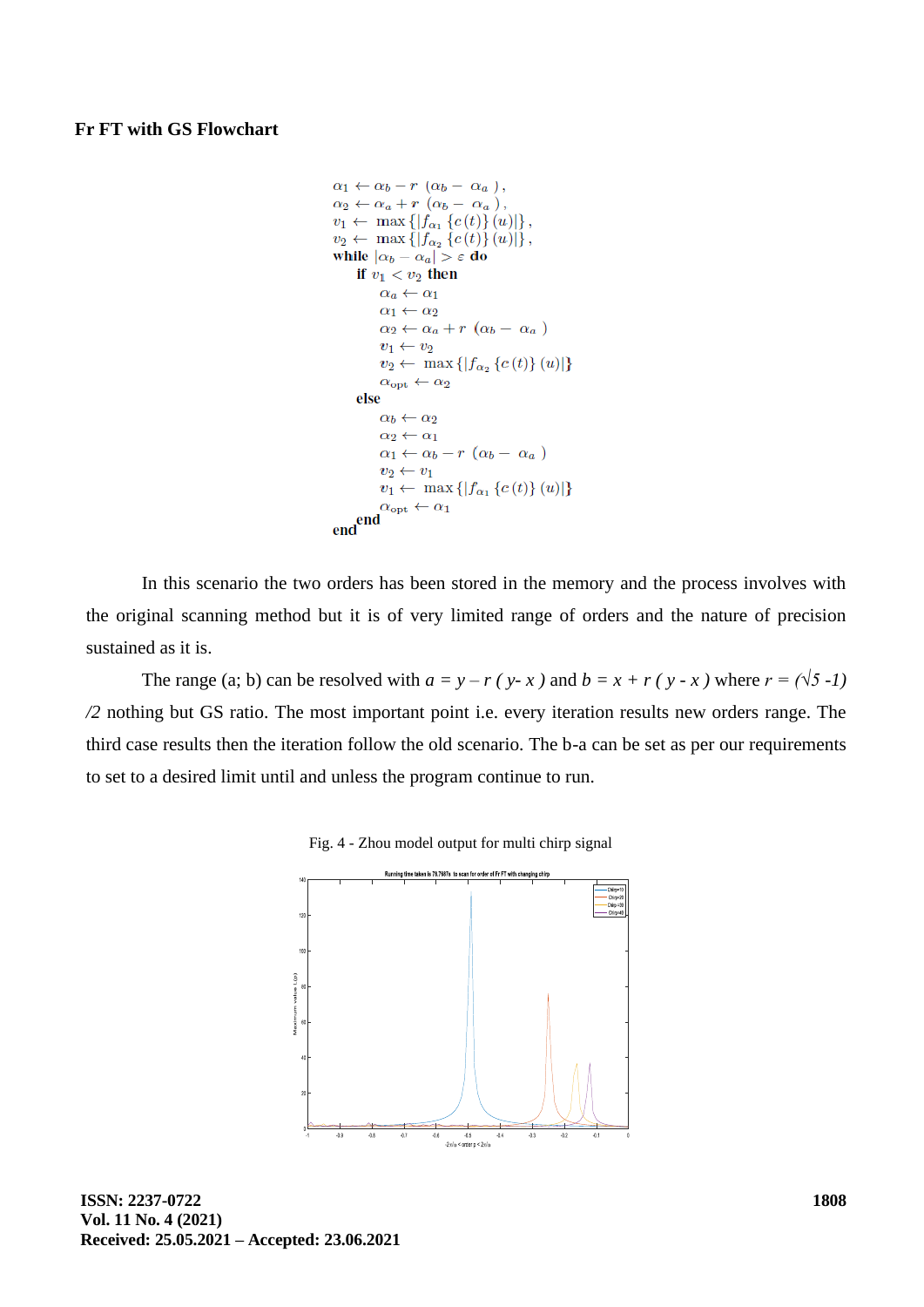We have implemented one experiment with Nyquest rate as 8000 and k is the chirp /CD value and  $t = -1$ : Ts: 1-Ts with multi chirp signal  $exp j (2\pi ft + k t^2)$  Here  $k=kI+k2+k3+k4$ .  $kI=0.12$ ,  $k2$ *=1.4, k3= 0.3 and k4=0.5* a is changed from 0 to 1 and performed Zhou model and results as shown in Figure 4 with time elapsed with 78.7687 sec.



In this Figure we can show that maximum peaks obtained corresponding to the defined k values against the peak corresponding to the chirp parameter defined. So with this method we can detect the chirp in the LFM signal corresponding to the chirp parameter. With the optimum peak we can calculate the CD of the system using the equation (6). With calculating the CD and can be compensated it easily with the Digital Signal processing techniques.

The experiment repeated with GS flowchart method as shown in Figure 5 and time reduced to 18.426 sec. Here same algorithm repeated with the range of the data -1 and zero and corresponding F (a) and F (b) calculated and algorithm Figure 4 and flow chart followed while performing the iterations we have obtained the output shown in Figure 5.2. So this method improved with consuming very less system resources and hence it superior method.

#### **5. The GSS-FrFT CD Estimation Performance**

We extended our experiment with optical Fiber Cable equipment's to examine the efficiency and modality of the measurement of the Chromatic Dispersion method. With reference to the Figure 6 a QPSK signal along with the CD embedded signal modulated with DF laser. The modulated signal is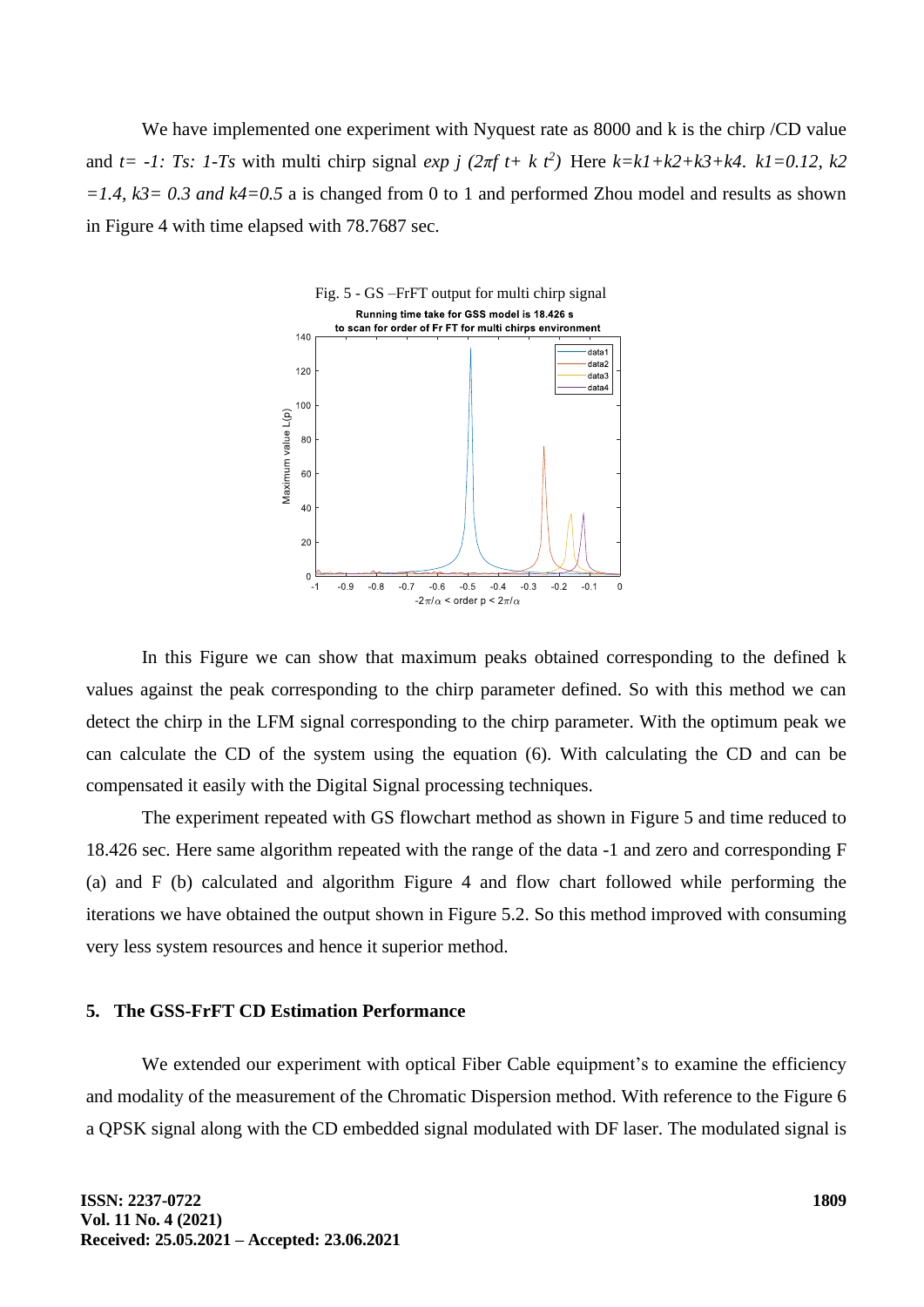amplified by EDF Amplifier and the modulated signal is propagated in the SM fiber. The fiber and amplifier are routed in a loop.



Figure 6 - Optisystem13 implementation for OF system

The loop parameter starts for 100km with 0.2 dB/km and the modulated amplified signals is looped from 1 to 10 times with dispersion of 16 ps/nm/km. The distorted signal is received at the receiver and is coherently modulated with the 37728 samples are given to MATLAB for the further analysis with performing the synthesis with (3) to (6) for determining of optimum order from Figure 7, it is evident that the maximum L(p) indicates the optimum peak and the CD corresponding to the order can be calculated (6) [6].

$$
CD = \frac{\cot\left(-\frac{pi}{2}p_{optimum}\right)}{2\pi i\,S^2} \tag{6}
$$

Here  $S = SQRT$  (n) and n represents the no. of samples of the Modulated wave. The results from the Optisystem 13.0 with various lengths of fiber from 100 km to 1000 km and corresponding data taken stored and moved to the MATLAB for the statistical analyses. The data is analyzed with the existing Zhou model and our GS-FrFT model for further analyses. Fig7.1 shows the results from reference model and has done with scanning method which is utilizing the scanning method to determine the optimum order to estimate the CD. Contrary to this Fig 7.2 shows the optimum orders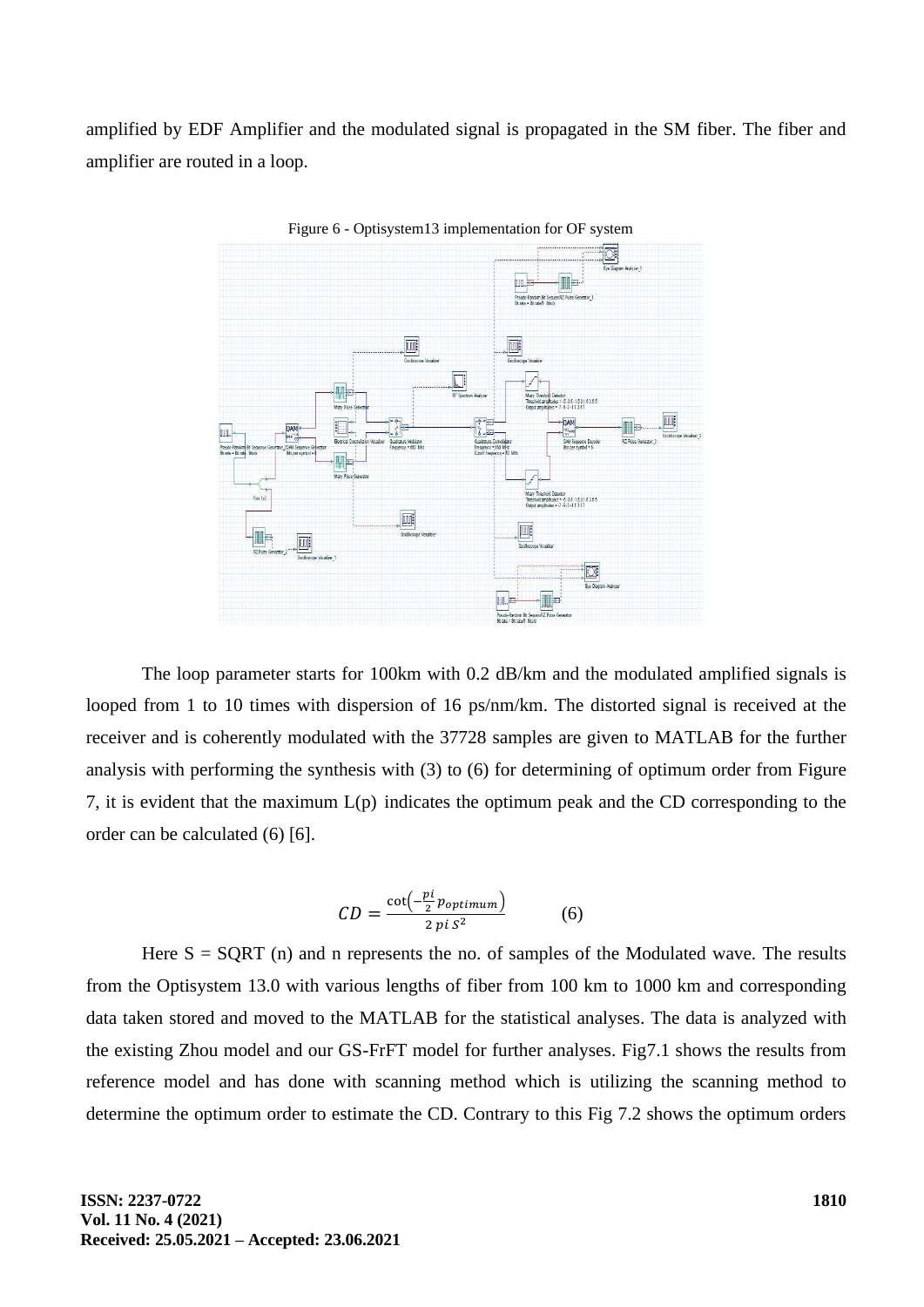with much precision and hence the error in estimation decreases to the considerable level. The exact CD is calculated as well.

With reference to the Fig.5 the accumulated Chromatic dispersion varies with respect to corresponding fiber lengths. Here, we encounter the estimation errors to the corresponding distance for the SM optical cable length. The analyses with the GS FrFT results most proposing results in comparison with the Zhou model for estimation of accumulated Dispersion in the Single mode Optical Fiber. The orders resulted in our model has upto to 5 point resolution so we have obtained the more accurate CD in compared to the reference model as shown in Figure 7.





#### **5.1 Comparing with Others Methods**

On analyzing the Table 1 and Table 2 it can be inference that the most accumulated CD errors in the zhou model are 225 ps/nm and that of the GS-FrFT model is only below 80 ps/nm. Hence it can be proved that the latest analyses are the most suitable for the telecom players to adapt in their new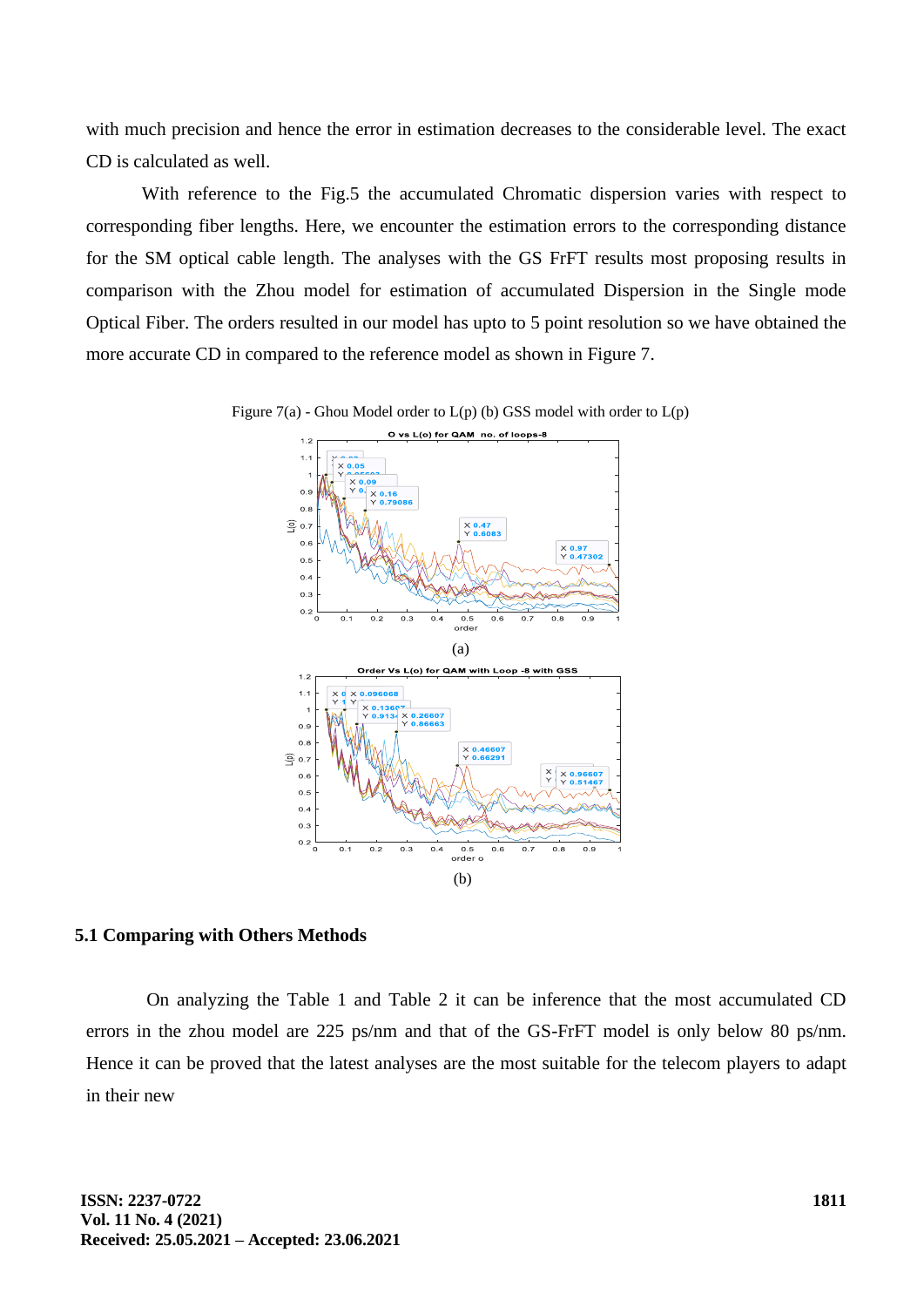|                         |            |           | S.No Length of fiber (km) Actual CD (ps/nm) Estimated CD (ps/nm) Diff.CD |          |
|-------------------------|------------|-----------|--------------------------------------------------------------------------|----------|
|                         | 100        | $1.6E-09$ | 1.59E-09                                                                 | $1E-11$  |
| $\overline{2}$          | <b>200</b> | $3.2E-09$ | $3.22E-09$                                                               | $-2E-11$ |
| $\overline{\mathbf{3}}$ | 300        | $4.8E-09$ | 4.77E-09                                                                 | $3E-11$  |
| $\overline{4}$          | 400        | $6.4E-09$ | $6.44E-09$                                                               | $-4E-11$ |
| $\overline{5}$          | 500        | $ 8E-09$  | 8.05E-09                                                                 | $-5E-11$ |
| $\overline{6}$          | 600        | $9.6E-09$ | 9.64E-09                                                                 | $-4E-11$ |
| 7                       | 700        | 1.12E-08  | $1.13E-08$                                                               | $-1E-10$ |
| 8                       | 800        | 1.28E-08  | 1.267E-08                                                                | 1.3E-10  |
| 9                       | 900        | 1.44E-08  | 1.444E-08                                                                | $-4E-11$ |
| $ 10\rangle$            | 1000       | $1.6E-08$ | 1.607E-08                                                                | $-7E-11$ |

Table 1 Estimated CD Vs Actual CD of Zhou Model

Generation system to combat with the CD and hence can increase the range of communication. So the later is very attractive in the performance of CD estimation for bit-error ratio (BER) performance. Thus, this new approach no doubt can be adopted to operate well with different modulation formats along with various transmission distances

Our work with respect to the Zhou analyses is enumerated in table 1 to estimate the dispersion in the single mode fiber has that been summarized. Actual CD can be calculated with fiber length and dispersion in our calculations we have taken it as 16 ps/nm/km. Estimated CD can be calculated with Eq (6) corresponding to the optimum order obtained. Difference of the actual and estimated CD has been enumerated in the Table 1. This process has been repeated for every 100km and up to 1000km and results been posted.

With reference to the Figure 6 data obtained in the optisystem 13.0 has been passes to the MATLAB using the plug-in tools.Data has been stored in the matrix tables has been processed using the GS algorithm and flowchart presented in Fig 4 and after completing the iteration process the results have been posted in Table 2 with stating the estimation CD values with the proposed model.

|                    |            |               | S.No Length of fiber (km) Actual CD (ps/nm) Estimated CD (ps/nm) Diff.CD |          |
|--------------------|------------|---------------|--------------------------------------------------------------------------|----------|
|                    | 100        | 1.6E-09       | 1.59E-09                                                                 | $1E-11$  |
| 2                  | <b>200</b> | $3.2E-09$     | $3.22E-09$                                                               | $-2E-11$ |
|                    | 300        | $4.8E-09$     | 4.82E-09                                                                 | $-2E-11$ |
| $\overline{\bf 4}$ | 400        | $6.4E-09$     | $6.39E-09$                                                               | $1E-11$  |
| 5                  | 500        | 8E-09         | $8.04E-09$                                                               | $-4E-11$ |
| $\overline{6}$     | 600        | $9.6E-09$     | $9.63E-09$                                                               | $-3E-11$ |
|                    | 700        | 1.12E-08      | 1.119E-08                                                                | $1E-11$  |
| $\overline{8}$     | 800        | $1.28E - 0.8$ | 1.283E-08                                                                | $-3E-11$ |
| 9                  | 900        | $1.44E-08$    | $1.442E-08$                                                              | $-2E-11$ |
| 10                 | 1000       | 1.6E-08       | 1.596E-08                                                                | 4E-11    |

Table 2 - Estimated CD Vs Actual CD of Our GS FrFT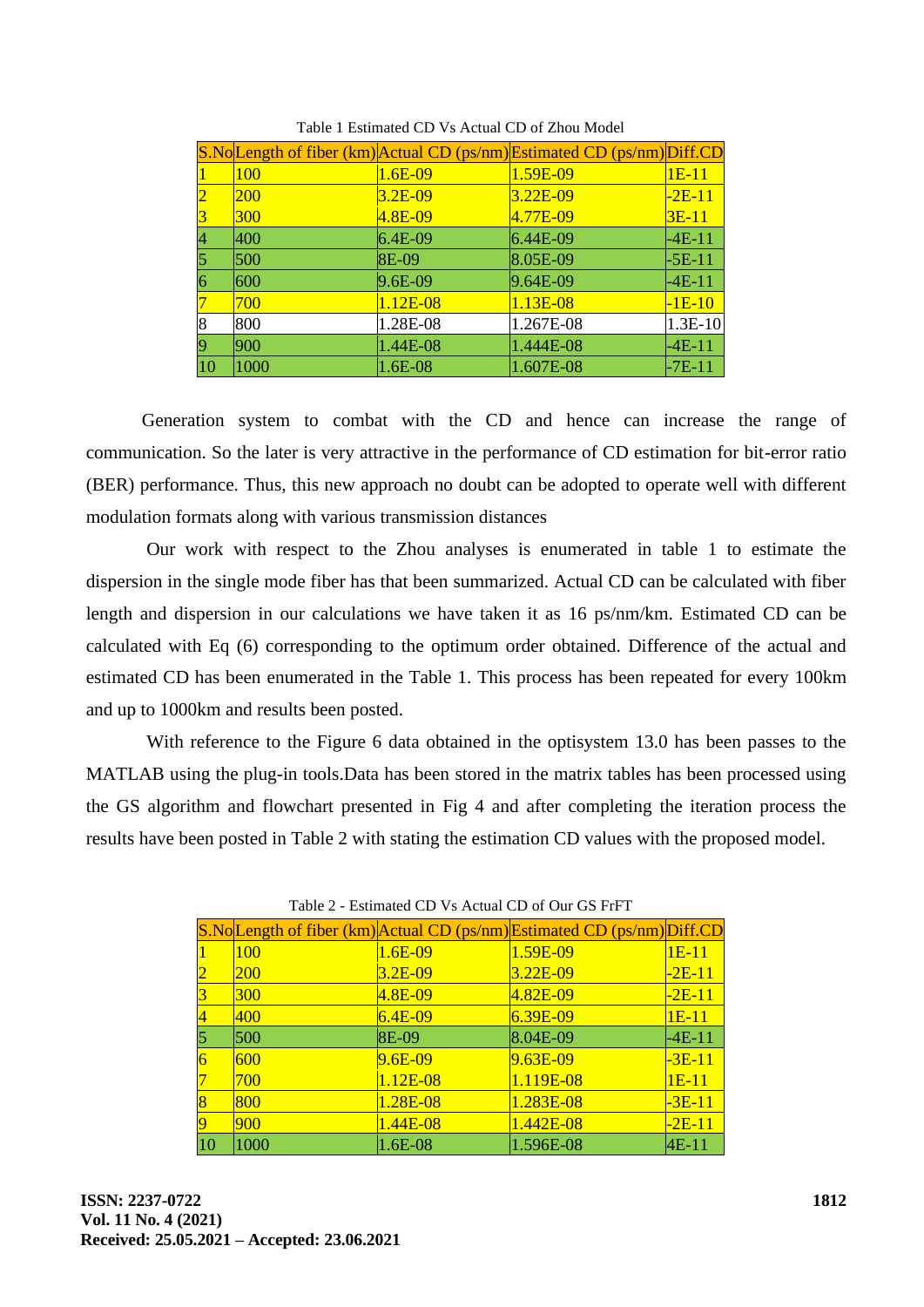In the Tables 1 and 2 given the actual CD and the resultant estimated CD has been presented. It is inevitable to know that the later has very less estimated error as the frequency of the errors distributed upto -225 ps/nm to +250 ps/nm as shown in Fig 8 H. Zhou model [8] and contrary to this our model as shown in the Fig 9 gives the worst error below 80 ps/nm.



Now the we have taken 1km optical fiber with EDF amplifier and looped the process 1000 times and the output data in each iteration stored in the Matlab files and finally calculated the CD with the reference and proposed model and data has been analyzed and statistically comparing with Fig 8 to Fig 9 with histogram analysis of our model with zhou and posted the results of comparisons of estimation errors in Fig 9 and Fig 10.

It is obvious that the most frequencies of the spikes in the histogram shown towards the zeros for our model as compared to the Zhou model [8].which is proposed and demonstrated in the year 2016 based on FrFT technology to measure CD.

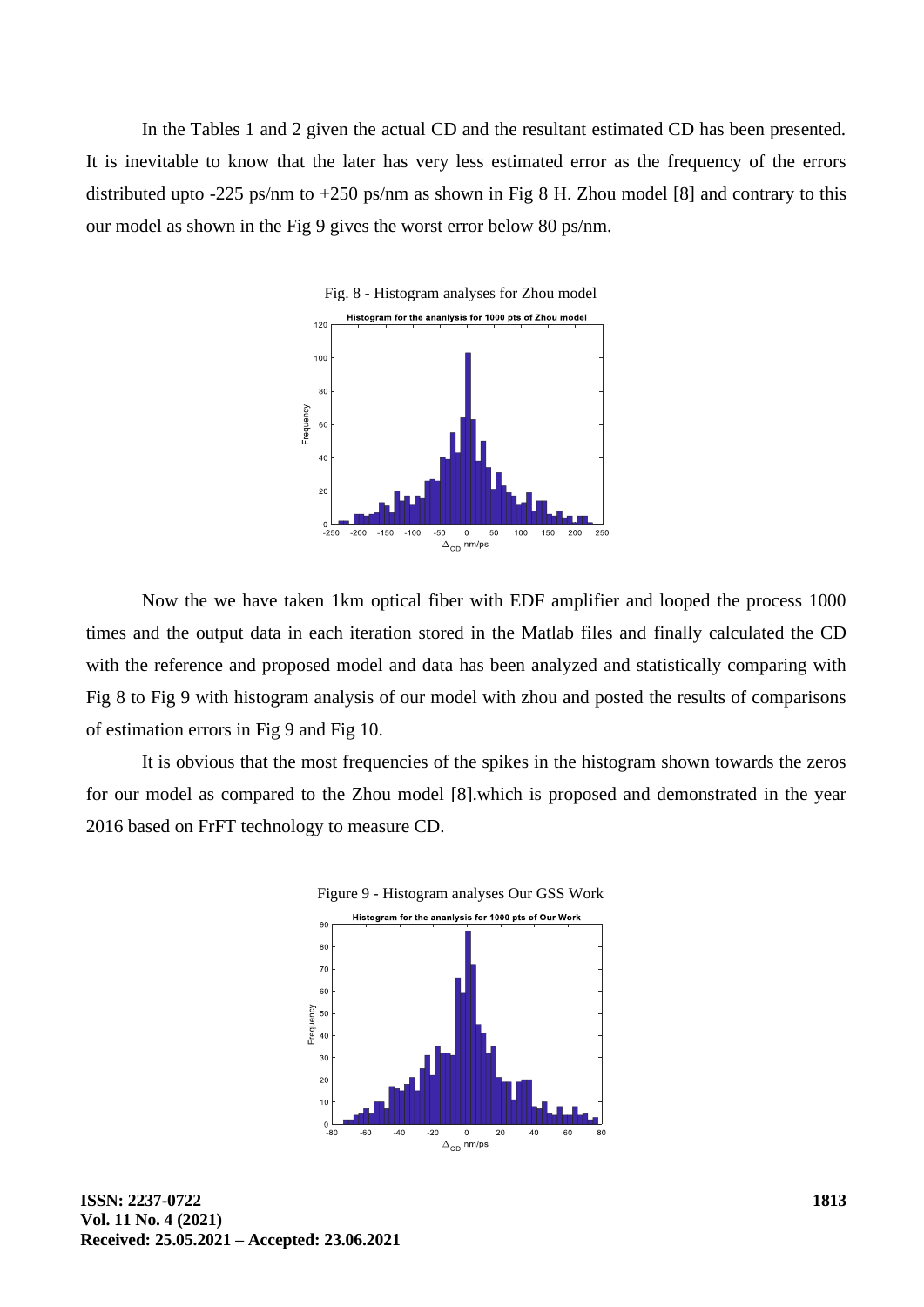The latest proposed model is superior in the context of absolute error, standard deviation, worst case estimated error in both positive and negative direction as shown in the Fig 10 and Table 3. The proposed dispersion calculation method is very robust against LASER source ASE noise. 32786 samples against 2048 samples are used for CD measurement for a single carrier optical signal. The proposed model gives average.





The dispersion analyses [7] [8] to estimated for chirping signal scanning technique have demerits with time constraint for scanning the order for the dynamic telecom network ie DWDM based resilient packet rings. This difficult has been addressed in the proposed model as depicted in the table 3.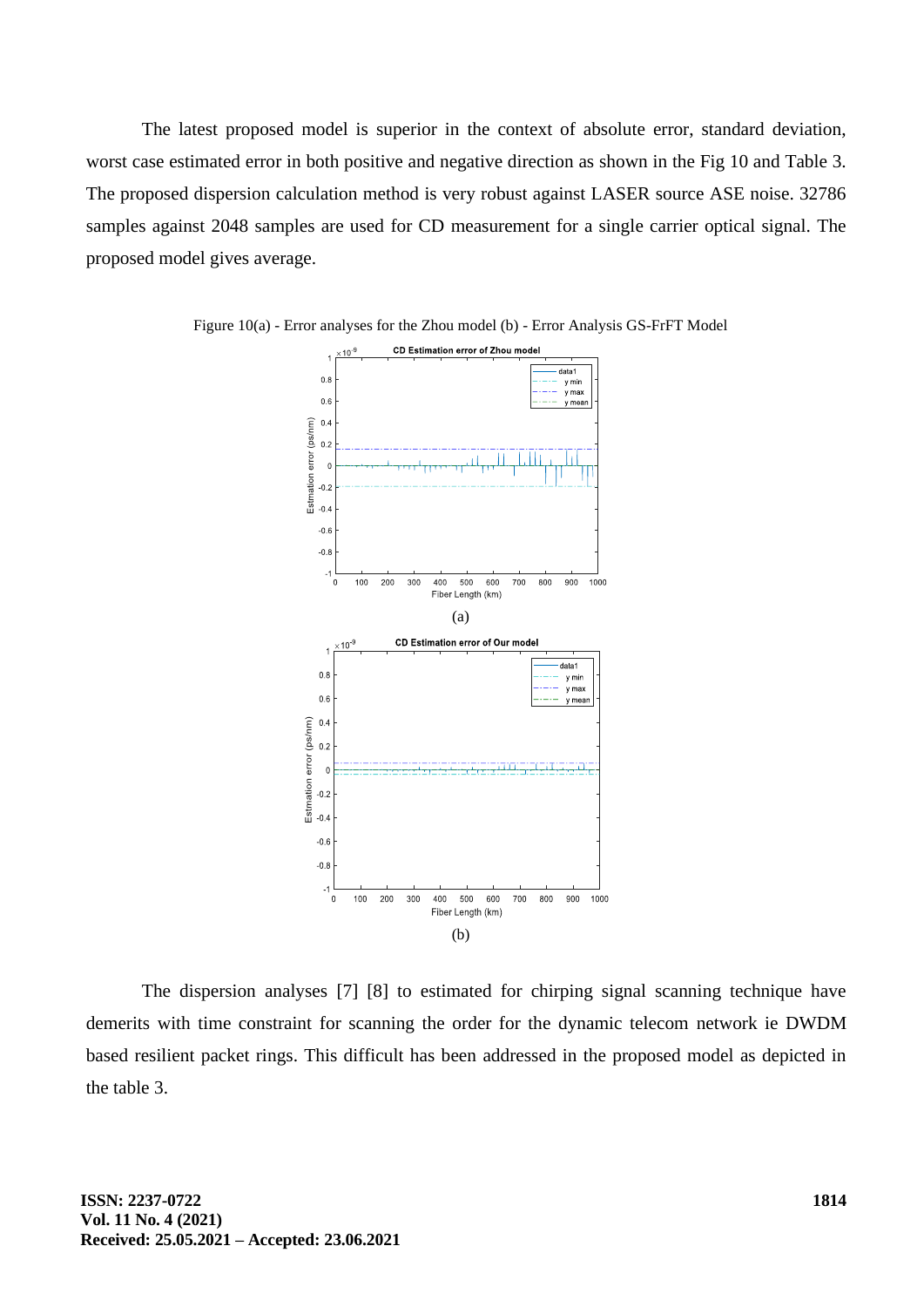#### **6. Conclusion**

The proposed model avoids the scanning of more and more orders with the proposed model with Golden Search Scanning Flow chart method which gives the optimum order with precision in determining the exact CD estimation with absolute error only of 20.25 ps/ nm and standard deviation nearly 3 times improved with the reference model.

| <b>Method of</b><br>CD<br><b>Estimation</b> | <b>Absolute</b><br>estimation<br>error<br>(ps/nm) | <b>Standard</b><br><b>Deviation</b><br>(ps/nm) | <b>Worst case</b><br>estimation error<br>(ps/nm) | <b>Worst case estimation</b><br>error (ps/nm) |
|---------------------------------------------|---------------------------------------------------|------------------------------------------------|--------------------------------------------------|-----------------------------------------------|
| <b>Zhou Model</b>                           | 61.72                                             | 19.34                                          | 226.43                                           | $-220.79$                                     |
| <b>GSS Model</b>                            | 20.25                                             | 6.34                                           | 76.44                                            | $-73.27$                                      |

|  | Table 3 - Performance of the two estimation method |  |  |  |
|--|----------------------------------------------------|--|--|--|
|--|----------------------------------------------------|--|--|--|

The Table 3 depicts the improvement of our proposed model with reference to the Zhou model. The worst case estimation error with the original error in both positive and negative directions as shown in Fig 10b and is below 80 ps/nm. The algorithm works independently for any type of modulation technique. The working model simulated with the OPTISYSTEM 13.0 and finding of optimum orders algorithm and statistical analyzed done with the GS algorithm. With reference to the Figure 10b maximum difference between the actual and estimated CD will be less than 80 nm.

## **7. Conflicts of Interest**

The authors declare no conflict of interest.

## **Author Contributions**

The Research article's Literature review, procedure involved to estimation of CD, Software like MATLAB and Optisystem, Data extraction from Optisystem, Algorithm design and validation, Data analysis, investigation, writing—original draft preparation, writing—review and editing, visualization, have been done by 1st author. The supervision, and project guidance, has been done by 2nd author.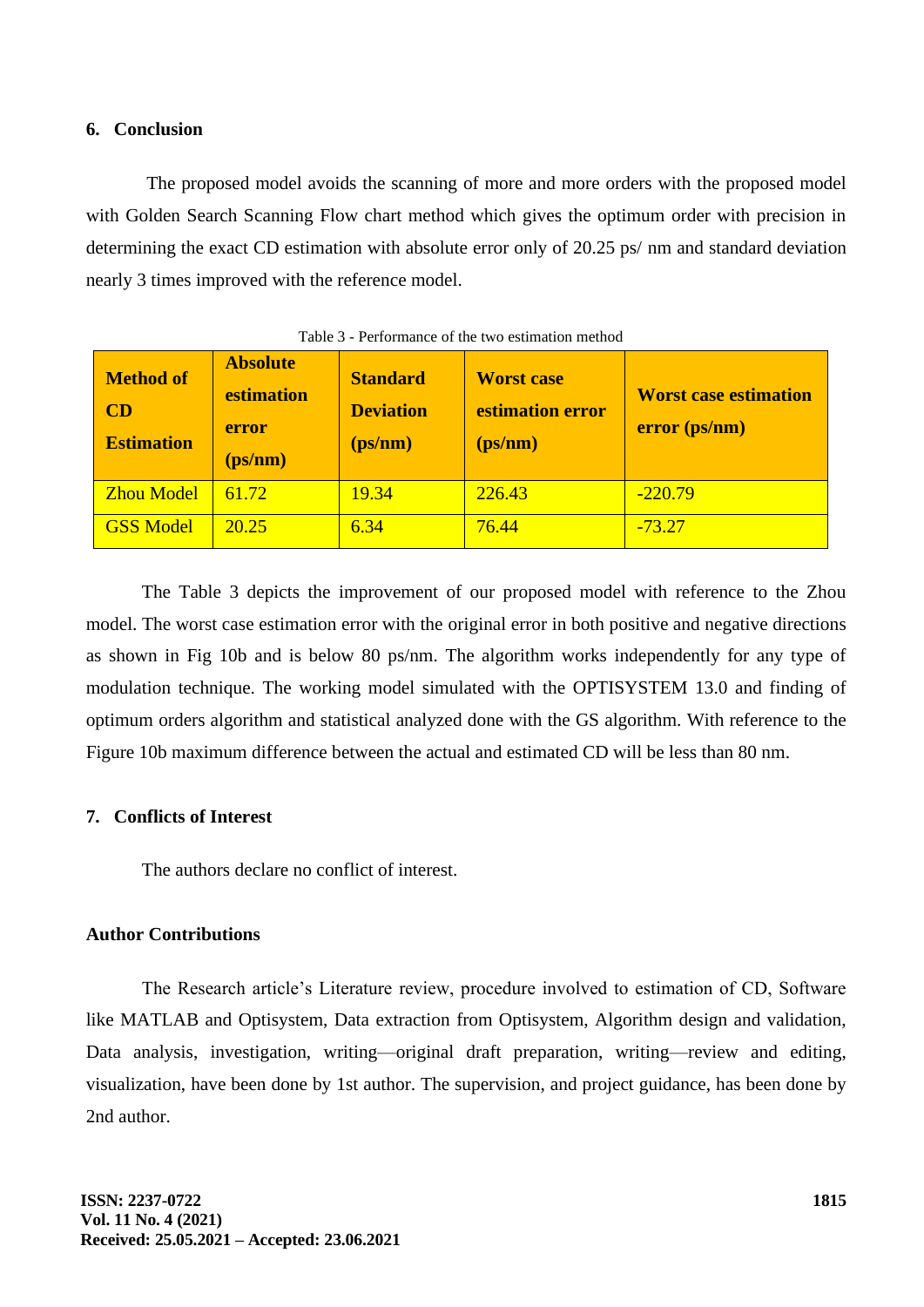## **References**

G. P. Agrawal, Nonlinear Fiber Optics (5th ed.), New York: Academic, 2013.

F. N. Hauske, Z. Zhang, C. Li, C. Xie, and Q. Xiong, "Precise, robust and least complexity cd estimation," *In Proc. Opt. Fiber Communication Conf. Expo. / Nat. Fiber Opt. Eng. Conf., 2011,* pp. 1–3.

F. N. Khan, A. P. Lau, C. Lu, and P. K. Wai, "Chromatic dispersion monitoring for multiple modulation formats and data rates using sideband optical filtering and asynchronous amplitude sampling technique," *Opt. Exp.,* vol. 19, no. 2, pp.1007–15, 2011.

Y. Lu, C. Baker, L. Chen, and X. Bao "Chromatic-dispersion monitor based on a differential phaseshift method using Kerr phase-interrogator," *IEEE Photon. J.,* vol. 7, no. 2, pp. 1–6, Apr. 2015.

Z. Pan, C. Yu, and A. E. Willner, "Optical performance monitoring for the next generation optical communication networks," *Opt. Fiber Technol.,* vol. 16, no. 1, pp. 20–45, 2010.

A. Yang and X. Chen, "Method for measuring chromatic dispersion of optical fiber link through fractional order Fourier transformation," China Patent Application no. CN 201,410,752,087, Publication no. CN104467969, Mar. 25, 2015.

H. Zhou, B. Li, M. Tang, and Z. Feng, "A fast and robust blind chromatic dispersion estimation based on fractional Fourier transformation," *In Proc. Eur. Conf. Opt. Communication,* 2015, pp. 1–3.

H. Zhou et al., "Fractional Fourier transformation-based blind chromatic dispersion estimation for coherent optical communications," *J. Light wave Technol.,* vol. 34, no. 10, pp. 1–1, May 2016.

Aiying Yang, Xiang Liu, Xiaoyu Chen, "A FrFT based method for measuring chromatic dispersion and SPM in optical fibers" *Optical Fiber Technology, Elsevier* 34 pp 59 -64 2017

Z. Pan, C. Yu, and A. E. Willner, "Optical performance monitoring for the next generation optical communication networks," *Opt. Fiber Technol.,* vol. 16, no. 1, pp. 20–45, 2010.

F. N. Khan, A. P. Lau, C. Lu, and P. K. Wai, "Chromatic dispersion monitoring for multiple modulation formats and data rates using sideband optical filtering and asynchronous amplitude sampling technique," *Opt. Exp.,* vol. 19, no. 2, pp. 1007–15, 2011.

ITU-T Recommendation G.650.3 (2007) Test methods for installed single-mode fiber cable sections.

Chromatic Dispersion Measurement of Optical Fibers by the Phase-Shift Method TIA FOTP-169 (1992; R 1999)

Ozaktas, H.M... "Relationships among ray optical Gaussian beam and fractional Fourier transform Descriptions of first-order optical systems ", *Optics Communications,* 1997.

M. Martone, "A multicarrier system based on the fractional Fourier transform for time-frequencyselective channels," *IEEE Tran. Commun.,* vol. 49, no. 6, pp. 1011–1020, Jun. 2001.

Jun Song, Yihan Xu, Yunfei Liu, "Investigation on Estimator of Chirp Rate and Initial Frequency of LFM Signals Based on Modified Discrete Chirp Fourier Tran-sform Circuits, Systems, and Signa Processing 2019

Shishir B Sahay, T Meghashyam, Rahul "Parameter Estimation of linear and quadraticchirps by employing the Fractional Fourier transform and a generalized time frequency transform", Sadhana, 2015.